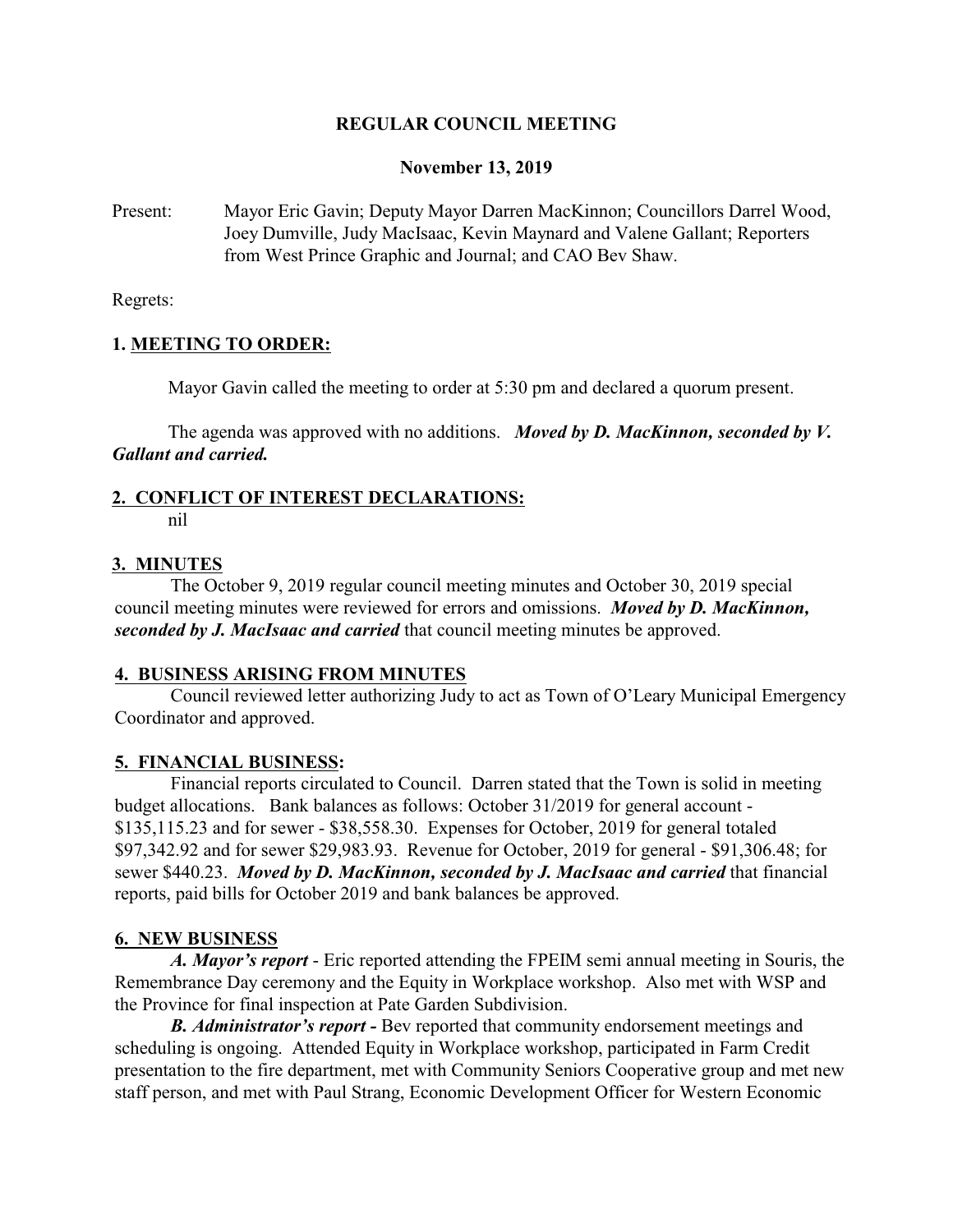Development Organization. Worked on and submitted application for funding and attended tender opening for sewer project.

Building permits - nil. Business permit issued to Leslie Anne Teeple for in home business, Registered Massage Therapy, at 591 Main Street.

Bev's overtime at 36.5 hours and 1 week left of vacation time; Dale's hours at 46.5 and vacation time used; and Andrew's hours are at 45 and he is currently off for a few days using time in lieu.

*Properties (Kevin)* - Kevin advised that he had been speaking to someone with the Taxation Office regarding the dilapidated house on Kent Street and confirmed that there isn't anything they can do as the property is due for tax sale. The new housing projects are going well and should be ready for occupancy by early spring. The housing registry by the Province was discussed and noted that the Community Seniors Cooperative is working on a strategy to have appropriate names added to the list.

*Streets & Sidewalks (Valene) -* Valene reported that there is no power to the cenotaph therefore no power source for the Christmas tree and the double headed street light located there. Bev to continue contact with owner of former CN property to see if we can use their power. In the meantime, Bev is getting estimates from Maritime Electric and Stetson's Electric for installing a new pole and meter of our own. Also to check with ECCU to ask if their front yard could be used if the other two options fail. Dale is still trying to have the Cannabis Store streetlight moved to corner of Jubilee and Main - waiting on electrician. Valene produced a sample from Blain Buchanan of the Christmas banners. *Moved by D. MacKinnon, seconded by D. Wood and carried* that 22 banners be ordered, design left to Valene's discretion, with Happy Holidays and Merry Christmas printed, at approximately \$122 each, including non refundable tax.

Council to keep in mind Remembrance Day banners for a future project. To send a letter to Alberton and Tignish Councils complimenting their Veterans banners.

Kevin asked for information on "sink hole" at corner of Main and Gaspe where Dale and Highways crew were working today.

*Newcomers/Recruitment/Community Endorsements (Judy)* - Judy reported that community endorsement meetings are ongoing. The Community Navigator committee is planning English courses for newcomers who have permanent residency. A workshop is being offered on "Hiring process of foreign workers". November 28<sup>th</sup> is the scheduled date for the O'Leary "Meet your Neighbour" event at the Town Hall sponsored by the library. The Community Seniors Cooperative have hired Jordan MacDonald and he's working on the rezoning process required for the potential building site plus educating people on the housing registry requirements. The Emergency Management plan is coming together well with a good list of volunteers for the various committee positions. Staff from Provincial EMO are putting on an information session on December 5<sup>th</sup> for the committee. *Moved by D. MacKinnon, seconded by V. Gallant and carried* that draft letter of authorization to Judy authorizing her position as the Town of O'Leary Municipal Emergency Coordinator, confirming the attached honorarium of \$2500 per year and outlining the duties involved, be approved.

*Recreation (Joey)* - Joey highlighted the monthly report from Andrew saying after school programming starts November 18<sup>th</sup> and is sponsored by Western Region Sport and Recreation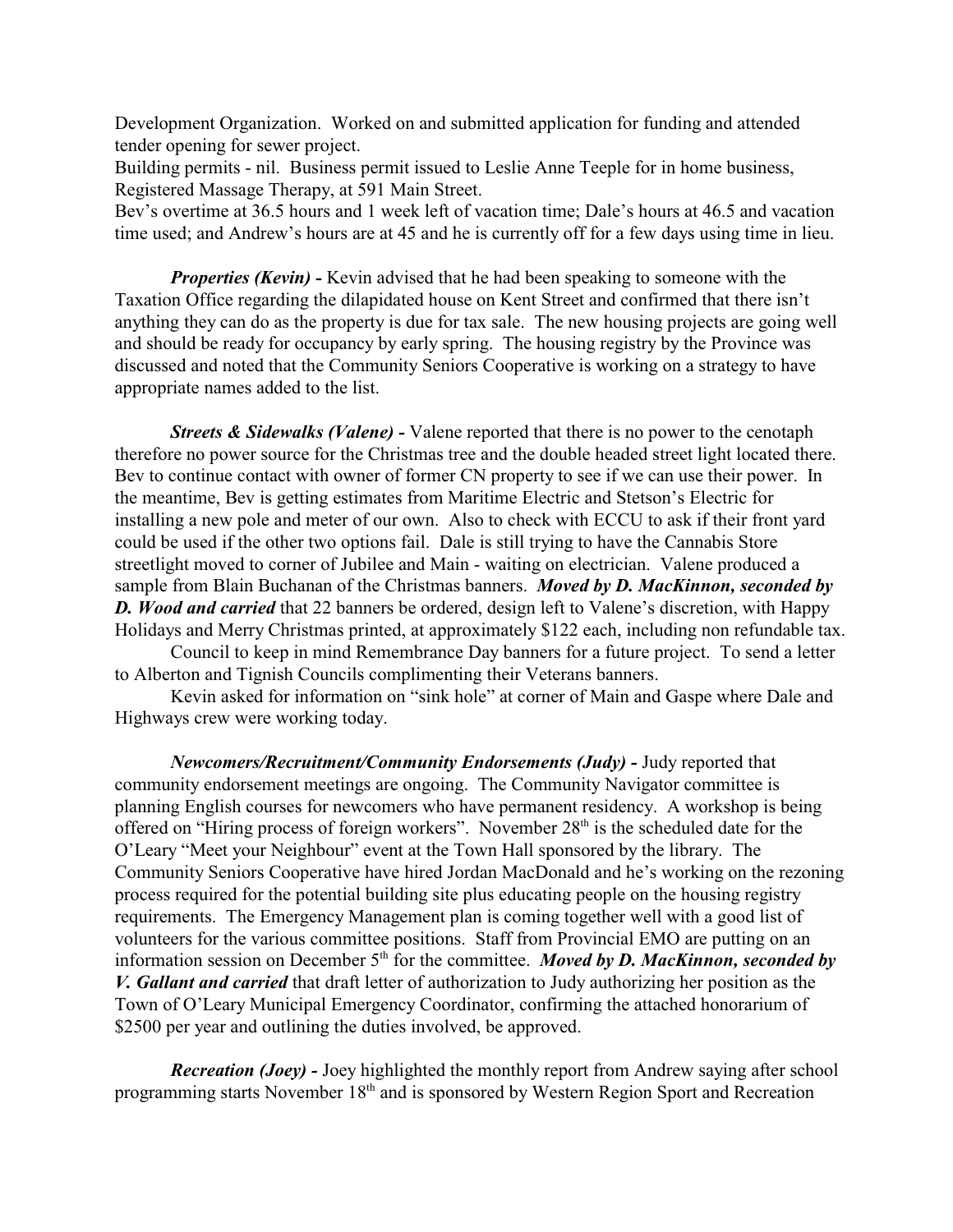Council and Halloween event was successful. Tree lighting and Christmas parade being planned and hopeful to have enough entrants. Holland College Transitions Class visited with the Recreation Department and toured the outdoors recreation facilities. Andrew is looking for feedback on outdoor rink and plans are underway for the New Years Levee. It was suggested that Joey relay a message to Andrew to check into the Boys & Girls Club Celebrity Golf program*.*

*Police/Fire Department (Darrel) -* Darrel reviewed the monthly RCMP report stating hours on O'Leary business were at 196 for October with 16 calls for service. Council pleased that hours have been increasing and more visibility in town. Speeding complaints on Barclay and Maple were handed to the RCMP. The Fire Chief's report noted the new pumper is in service, the Spartan pumper had fender wells repaired and so the Hub pumper is now surplus. Council's guidance is requested for its disposal. Ten calls were answered in October with Halloween being fairly quiet. Fire Department's annual Christmas party is Dec. 14<sup>th</sup> and RSVPs are requested from council for attendance. The fire department executive has proposed an amendment to the Fire Department Bylaw # 12 changing the distance from the firehall a fire department member can live. It is proposed that 25% of membership be allowed to live more than 10 km from the hall and that 75% live within the 10 km. Council to invite Chief to discuss.

*Sanitation & Community Development (Eric)* - Eric asked if council had given any further thought to the development ideas discussed at a previous meeting. Reminded everyone of the meeting with WSP on November  $20<sup>th</sup>$  and to have questions submitted in advance of the meeting. Eric also asked WSP on the survey progress for the Gospel Hall property. Bev noted that a recent upgrade was purchased for monitoring system at the lift station and then received notice that the company will no longer be serving Canada. A refund was promised.

**D.** Lawn tractor quotes - Council agreed to leave this decision until closer to budget time.

*E. Christmas plans for Council -* Agreed to attend the Town Players dinner theatre at the Legion on November  $29<sup>th</sup>$ .

*F. Overtime and use of boardroom -* Council agreed to leave the policies status quo.

*G. Request from Potato Museum via Darren -* Darren advised that the museum is planning an expansion and potentially an outdoors attraction which they expect to need additional land to accommodate. More information to come. Council is interested and agreed to provide a letter of support for their funding application when requested.

*H. Confirm \$100 to Red Oak Shriners - Moved by D. MacKinnon, seconded by V. Gallant and carried* that \$100 donation be made to Red Oak Shriners as previously approved by email.

*I. Reminder of Newcomers Welcoming Event - Nov. 28th -* Reminder of event hosted in complex boardroom by the Library - meet your neighbour, food and music.

*J. 1st reading of Conflict of Interest Bylaw # 2019-04 -* Conflict of Interest Bylaw #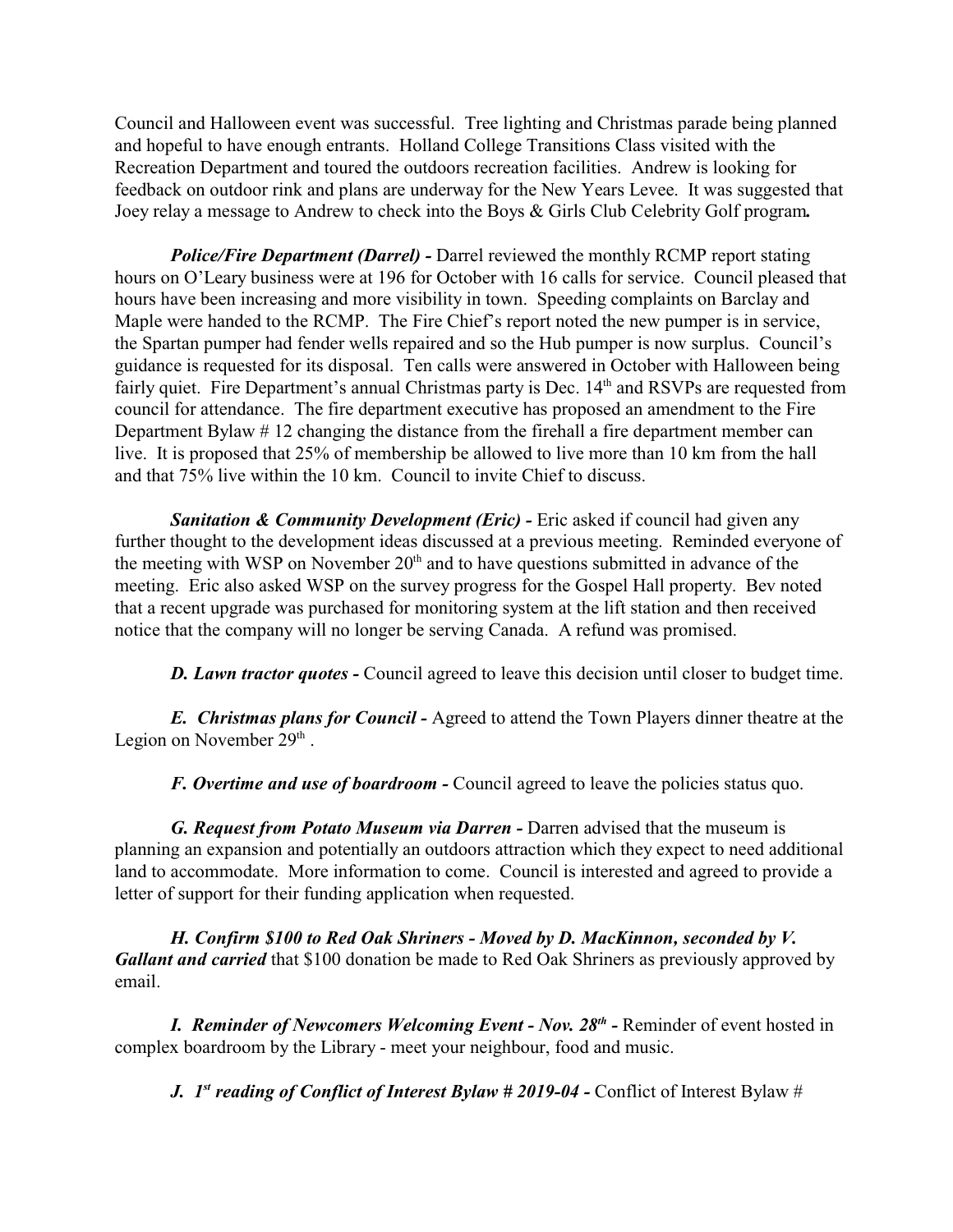2019-04 presented for review and first reading.

WHEREAS the Municipal Government Act requires a bylaw to outline a procedure to be followed by a member of Council if the member believes or suspects that they may have a conflict of interest or if a complaint is received by Council that a member has a conflict of interest;

BE IT RESOLVED that Town of O'Leary Conflict of Interest Bylaw # 2019-04 be hereby read a first time.

## *Moved by Darren MacKinnon, seconded by Darrel Wood and carried.*

WHEREAS the Municipal Government Act requires a bylaw to outline a procedure to be followed by a member of Council if the member believes or suspects that they may have a conflict of interest or if a complaint is received by Council that a member has a conflict of interest;

AND WHEREAS the Town of O'Leary Conflict of Interest Bylaw # 2019-04 was read a first time at this council meeting;

BE IT RESOLVED that the Town of O'Leary Conflict of Interest Bylaw # 2019-04 be hereby approved.

# *Moved by Darren MacKinnon, seconded by Joey Dumville and carried.*

**K.** Agreement re National Building Code with Province - This document was forwarded to Council prior to this meeting. Per the Municipal Government Act all municipalities must either enter into this agreement with the Province for building inspections or provide the service. Entering the agreement will result in a second step for any building permit applications and the Province will administer this step and provide inspections for compliance to the National Building Code. The following resolution was passed on a *motion by D. MacKinnon, seconded*

# *by J. MacIsaac and carried:*

WHEREAS as Building Codes Act, S.P.E.I. 2017, c. 61 (herein "the Act") received royal assent on May 12, 2017 and on September 29, 2018 sections 1 and 4 of the Act were proclaimed (Executive Council Decision D2018-268);

AND WHEREAS pursuant to subsection 4(2) of the Act, Council will be responsible for the administration and enforcement of the Act in its municipality;

AND WHEREAS pursuant to subsection 4(3) of the Act, Council and the Minister may enter into an agreement providing for the administration and enforcement of the Act in the municipality by the Minister;

AND WHEREAS Council wishes to engage the services of Government to carry out the administration and enforcement of the Act;

AND WHEREAS Government has agreed to provide Council with these services on certain terms and conditions as outlined in the agreement;

THEREFORE BE IT RESOLVED that the Council of the Town of O'Leary enter into this agreement for the administration and enforcement of the Building Codes Act.

### *L. Curling Club request - Moved by J. Dumville, seconded by D. Wood and carried* provide a letter of support to the Maple Leaf Curling Club to aid in their funding application to the Province to secure funds for replacement of their brine pump.

Secondly, the Club has requested a donation from the Town to help finance their share of the brine pump cost. Council agreed that a meeting with the Club is important to learn the details